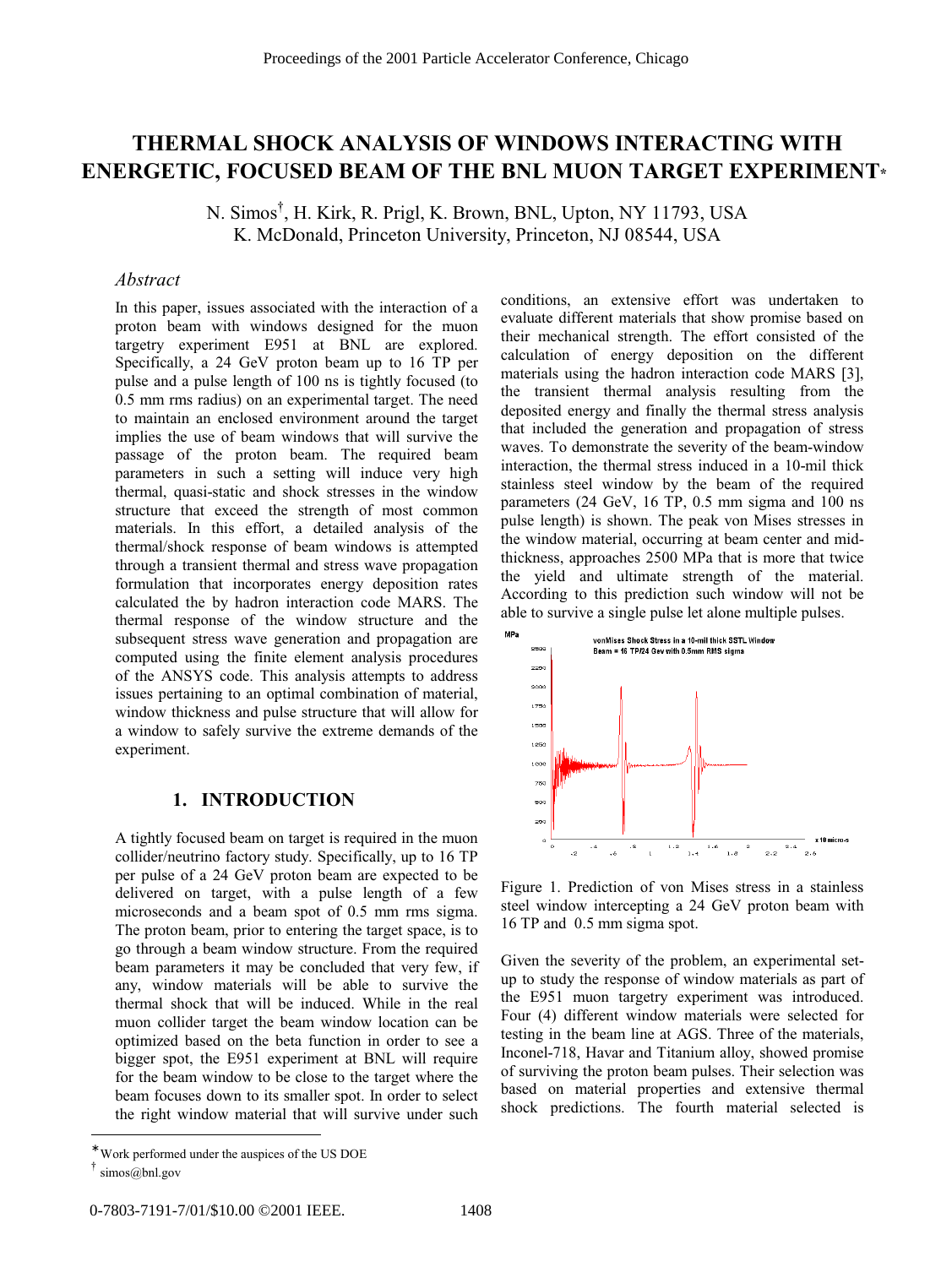Aluminum (3000-Series). Based on the theoretical predictions, this window material could fail even if 6 TP are delivered on target. Because of the proximity to the failure condition, experimental data that could verify the predictions would be very valuable. Since the calculations show that the window thickness, in conjunction with the material acoustic velocity and the pulse structure and duration, has a dramatic effect on the peak stresses generated in the material, two (2) thicknesses (1-mm and 6-mm) of the Inconel-718 material were selected for study.

## **2. EXPERIMENT CONDUCT**

#### *2.1 Strain Measurement Set-Up*

The goal of the strain experiment is to capture the radial strain at a specified distance from the beam spot location. While the governing shock stress in determining the safety of the window material is the von Mises stress at the center of the spot and through the material thickness, there is no measurable quantity in that orientation. However, by predicting the radial strain at a safe distance from the beam (minimize the radiation damage on the strain gauges), the whole stress tensor can be estimated. Figure 2 depicts the arrangement of four (4) fiber-optic strain gauges that were placed on the front surface of each of the tested windows. The strain gauges are designed around an interferometer by FISO Technologies Inc. The basic active element (cavity) consists of two mirrors facing each other. The acquired signal goes through custom-made filtering and at the end of the process a 500 KHz strain signal is deduced. The wavelength of the shock front (uncorrupted in nature) and the ability of recording system to capture it is vital to the analysis of strain amplitude and time structure.



Figure 2. Schematic arrangement of the fiber-optic strain gauges in the test windows.

#### *2.2 Strain Measurements*

During the window tests of the E951 experiment a beam intensity of approximately 2.5 TP was delivered on target while the beam spot was approximately 1mm rms

sigma. The beam spot closely fit an ellipse rather than the circle that was assumed in the theoretical predictions. While the combination of beam intensity and spot was far from being critical for any of the windows, strain measurements that can be used to verify the predictions have been generated. Shown in Fig. 3 is the radial strain in one of the four gauges of the 10-mil aluminum window. The very first part of the record is the noise in the fiber-optic system. The arrival of the proton beam is indicated by the high frequency noise corruption of the signal. The arrival of the compressive wave at the active element of the gauge (approximately at 0.5-inch from center) is shown by the first dip. What follows is the arrival of the tensile wave phase at precisely the time that is expected.



Figure 3. Radial strain measured in the 10mil aluminum window and induced by a 2.5 TP beam with 1mm sigma



Figure 4. Predicted strains (ANSYS) in the 10mil aluminum window for 2.5 TP and 1mm sigma

Following the rapid thermalization of the affected material (within the beam spot) two waves are generated at the edge of the heated zone. One travels outward as a compressive wave and arrives at the strain gauge first (dip). The second wave travels toward the center of the beam spot as compressive, reflects at the center by